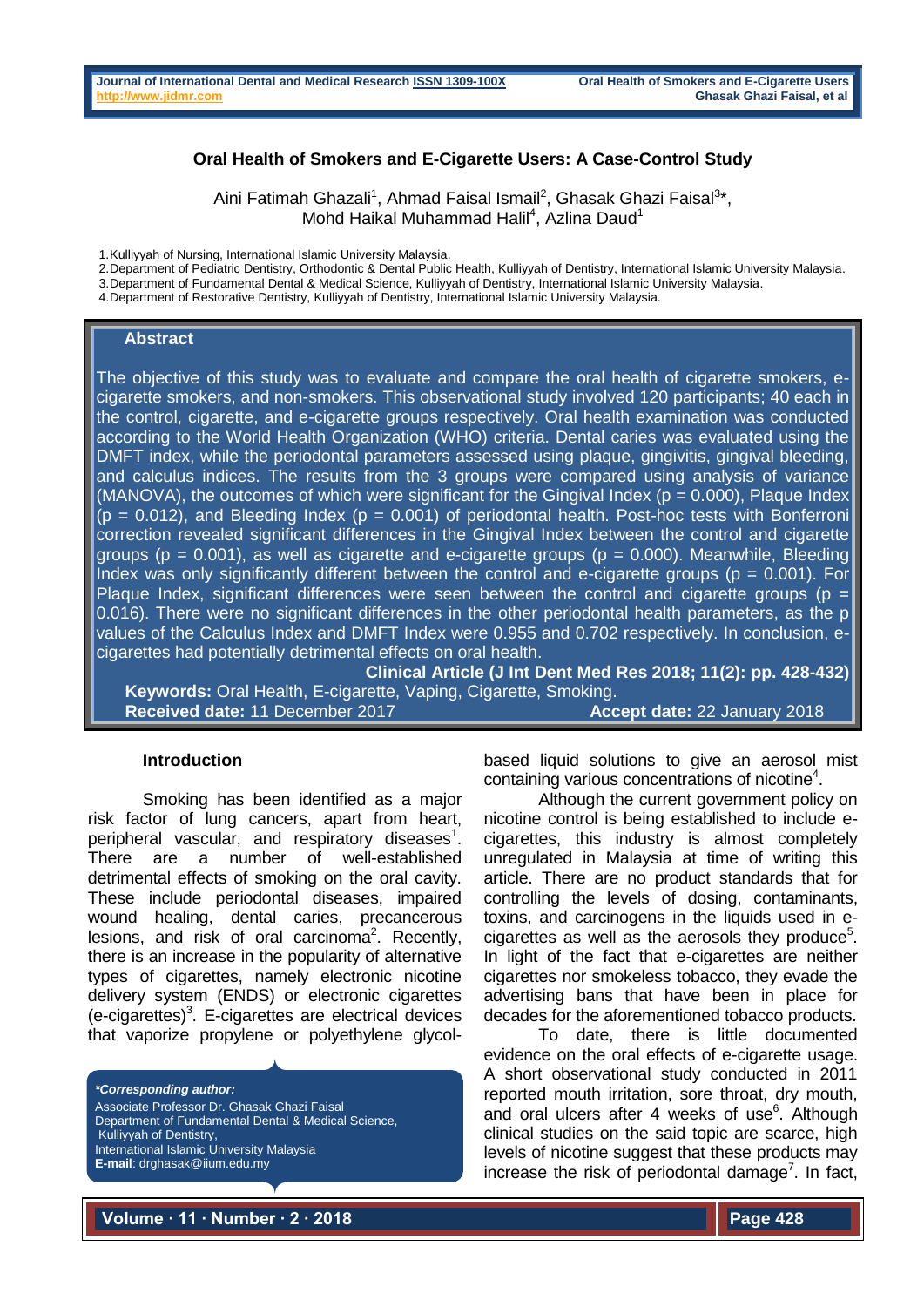the effects of cigarette smoking on health have been reported in numerous past studies, including those conducted in Malaysia<sup>8</sup>. However, the findings of the studies on the effects of e-cigarette on oral health were few and inconsistent.

In view of the conflicting evidences on the oral health of cigarette and e-cigarette users, the aim of this study was to compare the occurrence of caries and periodontal health status between the control group (non-cigarette and non-ecigarette users), cigarette users, and e-cigarette users.

# **Methodology**

## *Sample size*

This study was approved by IIUM Research Ethical Committee (IREC). The sample size calculation was done using the Openepi software (version  $3.01$ <sup>9</sup>. Data from previous studies indicated that the occurrence of the outcome was 31% among the exposed groups. Based on this assumption, along with a Type 1 error of 95% and type 2 error of 80%, a sample size of 34 was required for each arm. Hence, the minimum total sample size needed was 102. However, after allocating for a 10% dropout rate, the aforementioned number became 113, or 38 participants for each arm.

The participants were divided into three groups: control, cigarette users, and e-cigarette users. The dental examination was conducted at the Kulliyyah of Dentistry Specialist Clinic. On the day of clinical examination, each participant was given a participant information sheet. After being informed about the aims and nature of the study, they were asked to sign a consent form.

## *Dental examination*

Dental examination was performed by a single trained examiner, with the respondent on a dental chair. The equipment used for the exercise included dental mirrors, dental explorers, periodontal probes, and an overhead light from the dental chair. All data were recorded in clinical forms (one form for each participant).

## *Dental caries*

The dental caries statuses of the participants were assessed using the DMFT/dmft Index (10). All the permanent teeth were

examined visually for caries. DT/dt referred to the number of decayed permanent teeth, MT/mt missing permanent/ primary teeth due to caries, and FT/ft filled permanent/ primary teeth.

## *Periodontal parameters*

The periodontal health of the participants was measured using the Plaque Index $11$ , Gingival Index<sup>12</sup>, Gingival Bleeding Index, and Calculus Index $^{13}$ . The dentition was divided into 6 sextants, each with 1 index tooth, i.e. maxillary right first molar, maxillary right lateral incisor, maxillary left first bicuspid, mandibular left first molar, mandibular left lateral incisor, and mandibular right first bicuspid. This was in accordance to the method proposed by $12$ . Index teeth that were missing, mobile, or erupted were excluded from the examination.

## *Statistical analysis*

All data was analyzed using the Statistical Package for Social Sciences (SPSS) software (version 23.0) (SPSS Inc, Chicago, Ill., USA). Means and standard deviations were calculated for the continuous data. Meanwhile, the differences in the caries statuses and periodontal health between the cigarette, e-cigarette, and control groups were compared using MANOVA according to a normal data distribution. The level of statistical significance was set at 0.05.

# **Results**

A total of 120 participants were included. The mean age for the control group was 29.78 years, while that for the cigarette and e-cigarette groups was 30.28 and 22.92 years respectively. Most of the participants in the control group were females (72.5%); males were predominant in the cigarette and e-cigarette groups (97.5% each). Besides, the majority of the participants were Malays (99.1%); there was only one Indian. As for level of education, the majority of participants in the control group had tertiary education (95%). In contrast, e-cigarette users had the least number of participants with tertiary education (25%). Regarding monthly income, 87.5% of the e-cigarette users earned less than RM 2 000, whereas 37.5% of respondents in the control group and 20% of cigarette users were in this bracket. These demographic data are presented in Table 1.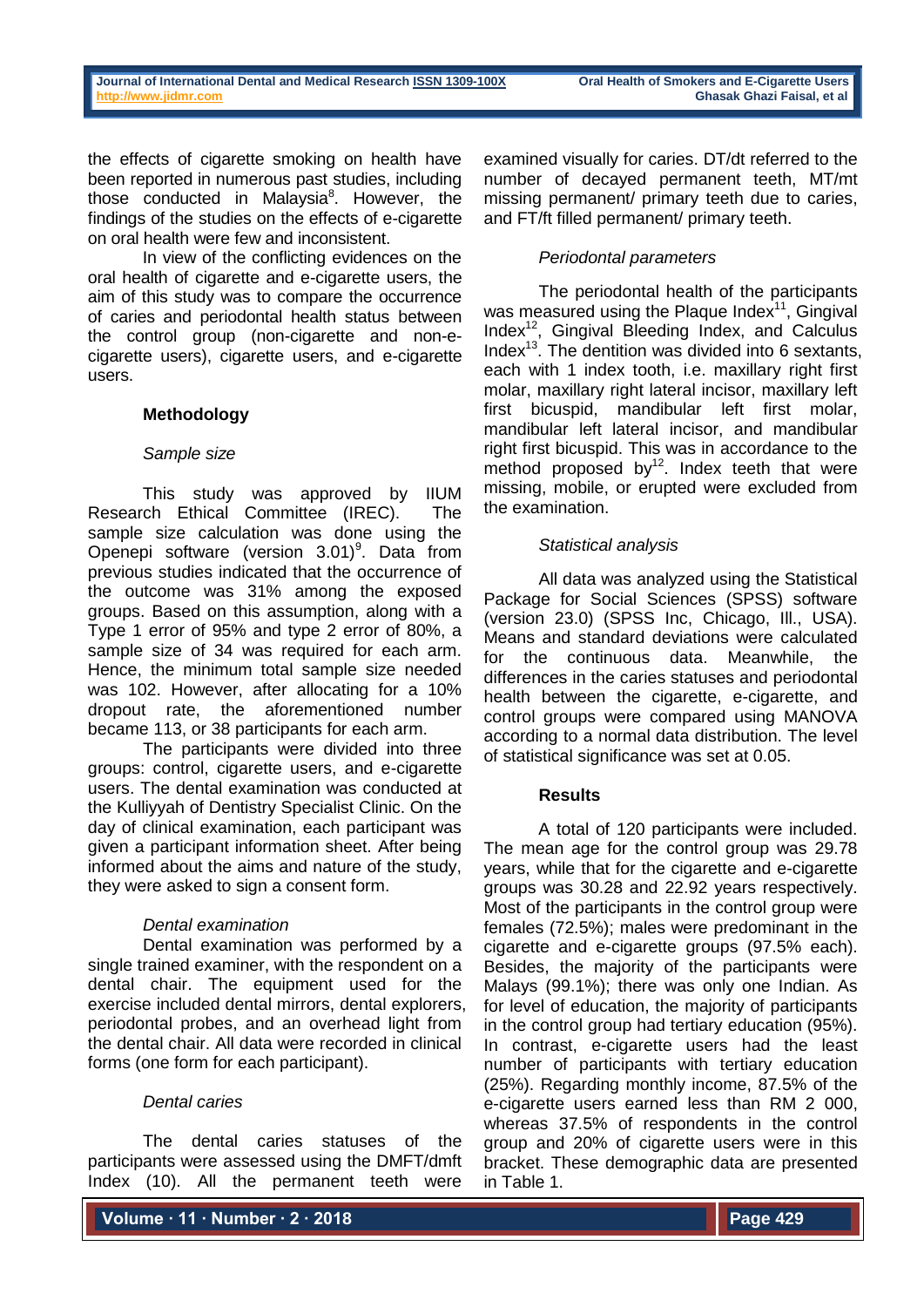MANOVA test was conducted to evaluate the relationship between smoking and oral health. Following statistical analysis (Table 2), there were significant findings only for Gingival Index  $(p = 0.000)$ , Plaque Index  $(p = 0.012)$ , and Bleeding Index ( $p = 0.001$ ). The converse was true for Calculus Index and DMFT Index. Posthoc test with Benforroni correction revealed significant differences in the Gingival Indices between Control and Cigarette groups  $(p =$ 

0.001) as well as Cigarette and E-cigarette groups (p = 0.000). Meanwhile, e-cigarette usage resulted in a significant change in the Bleeding Index with respect to the control group ( $p =$ 0.001). For Plaque Index, there were significant differences between control and cigarette groups  $(p = 0.016)$ . Smoking had no significant effect on the other periodontal health parameters like the Calculus Index and DMFT Index as the p values were 0.955 and 0.702 respectively.

| <b>Characteristics</b> | <b>Control Group</b><br>$\mathbf{n}(\%)$ | <b>Cigarette Users</b><br>$n$ (%) | <b>E-cigarette Users</b><br>$\mathbf{n}(\%)$ |  |
|------------------------|------------------------------------------|-----------------------------------|----------------------------------------------|--|
|                        | n=40                                     | $n=40$                            | $n=40$                                       |  |
| Mean Age $(M \pm SD)$  | $29.78 \pm 9.74$                         | $30.28 \pm 8.31$                  | $22.92 \pm 2.91$                             |  |
| Gender                 |                                          |                                   |                                              |  |
| Male                   | 11(27.5)                                 | 39 (97.5)                         | 39 (97.5)                                    |  |
| Female                 | 29 (72.5)                                | 1(2.5)                            | 1(2.5)                                       |  |
| Race                   |                                          |                                   |                                              |  |
| Malay                  | 39 (97.5)                                | 40 (100)                          | 40 (100)                                     |  |
| Indian                 | 1(2.5)                                   | 0(0)                              | 0(0)                                         |  |
| Chinese                | 0(0)                                     | 0(0)                              | 0(0)                                         |  |
| Education              |                                          |                                   |                                              |  |
| Primary School         | 0(0)                                     | 0(0)                              | 0(0)                                         |  |
| High School            | 2(5)                                     | 15(37.5)                          | 30 (75)                                      |  |
| University             | 38 (95)                                  | 25(62.5)                          | 10(25)                                       |  |
| Income                 |                                          |                                   |                                              |  |
| Below RM2000           | 15(37.5)                                 | 8 (20)                            | 35 (87.5)                                    |  |
| RM2000-RM5000          | 23 (57.5)                                | 29 (72.5)                         | 5(12.5)                                      |  |
| Above RM5000           | 2(5)                                     | 3(7.5)                            | 0(0)                                         |  |

**Table 1**. Demographic characteristics of control, cigarette, and e-cigarette groups.

| <b>Parameter</b> | Group             | n  | Mean (SD)    | CI(%)        | <b>P-value</b>     |
|------------------|-------------------|----|--------------|--------------|--------------------|
| Gingival         | Control Group     | 40 | 34.45(32.20) | 24.96, 43.94 | 0.000 <sup>b</sup> |
| Index            | Cigarette Users   | 40 | 60.19(31.80) | 50.70, 69.68 |                    |
|                  |                   |    |              |              |                    |
|                  | E-cigarette Users | 40 | 32.20(26.62) | 22.67, 41.67 |                    |
| Plaque           | Control Group     | 40 | 27.07(25.80) | 18.50, 35.65 | 0.012 <sup>b</sup> |
| Index            | Cigarette Users   | 40 | 44.42(30.88) | 35.84, 53.00 |                    |
|                  | E-cigarette Users | 40 | 30.00(25.16) | 21.40, 38.54 |                    |
| Bleeding         | Control Group     | 40 | 13.17(17.76) | 6.94, 19.40  | 0.001 <sup>b</sup> |
| Index            | Cigarette Users   | 40 | 20.52(22.70) | 14.30, 26.75 |                    |
|                  | E-cigarette Users | 40 | 30.10(18.86) | 23.87, 36.32 |                    |
| Calculus         | Control Group     | 40 | 19.44(14.80) | 13.88, 25.00 | 0.955              |
| Index            | Cigarette Users   | 40 | 20.51(18.41) | 14.96, 26.07 |                    |
|                  | E-cigarette Users | 40 | 19.50(19.70) | 13.93, 25.06 |                    |
| <b>DMFT</b>      | Control Group     | 40 | 3.65(3.76)   | 2.64, 4.68   | 0.702              |
|                  |                   |    |              |              |                    |
| Index            | Cigarette Users   | 40 | 3.23(3.92)   | 2.20, 4.25   |                    |
|                  | E-cigarette Users | 40 | 3.05(1.66)   | 2.02, 4.08   |                    |

## **Table 2.** Means of periodontal health for control, cigarette, and e-cigarette groups.

a MANNOVA test used for statistical analysis.

b Only the means of (1) Gingival Index between "control group and cigarette users (p = 0.001)" and "cigarette users and e-cigarette users (p = 0.000)", (2) Plaque Index between "control group and cigarette users (p = 0.016)" as well as (3) Bleeding Index between "control group and e-cigarette users (p = 0.001)" were significantly different in the post-hoc test with Bonferroni procedure.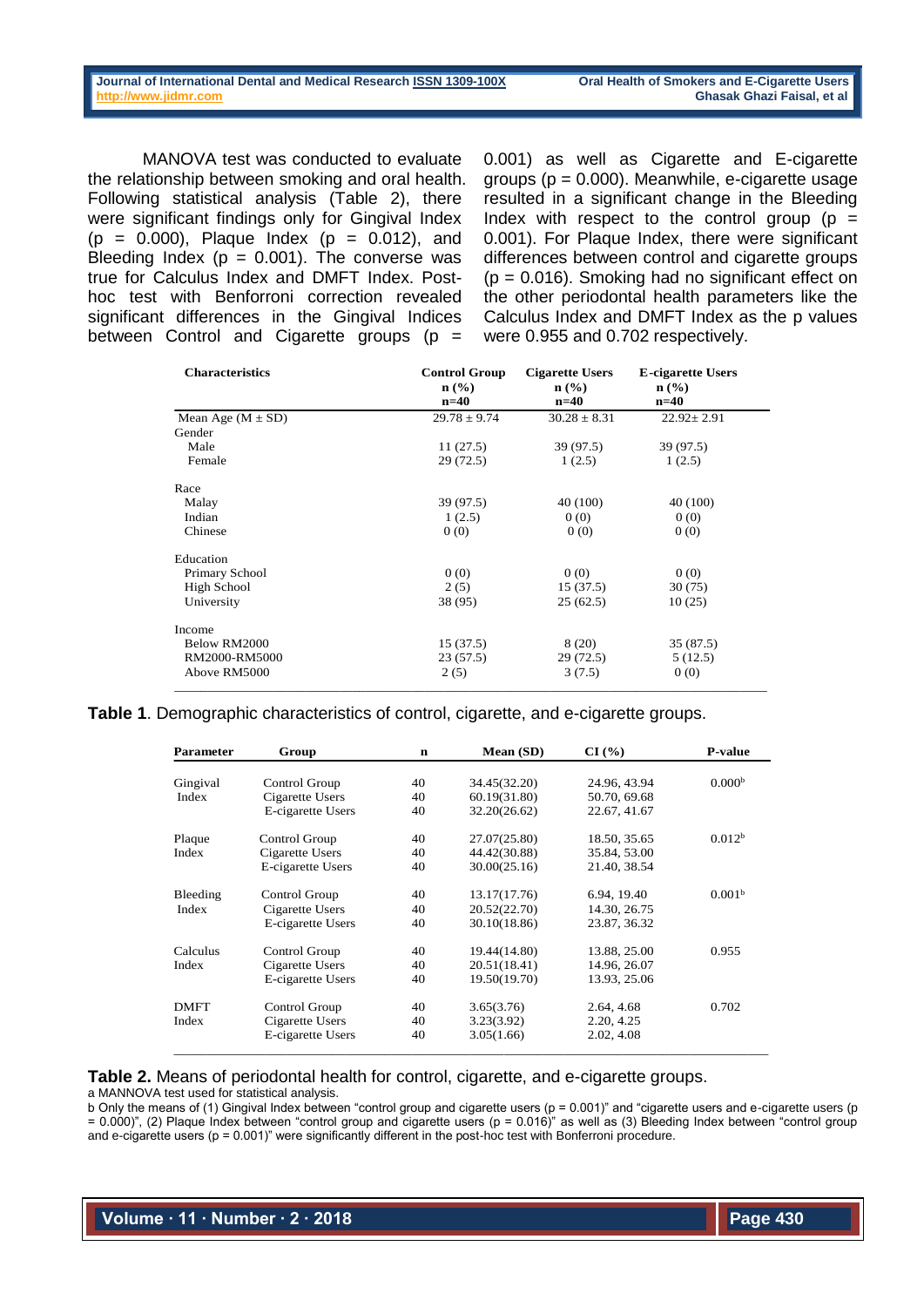## **Discussion**

The present study evaluated and compared the oral health of the control, cigarette, and e-cigarette groups. The ages of our participants varied considerably (20 – 64 years), whereby the means were 29.78, 30.28, and 22.92 years for the control, cigarette, and ecigarette groups. These findings further supported the idea that e-cigarette users were relatively younger; their average age is 19 years  $14$  as compared to 34 years for the cigarette users $^{15}$ .

The link between smoking and periodontal attachment loss has been frequently reported in epidemiological studies. Besides, the gingival appearance in chronic smokers is known to be disease-masking as the gingiva bleeds less and appears hardened as compared to that of non-smokers. The vasoconstrictive properties of cigarette smoke reduce gingival inflammation. However, advanced periodontitis could be happening in light of the propagation of the underlying inflammatory process<sup>16</sup>. These findings further imply that those who use tobacco are at an increased risk of periodontitis, regardless of the type of tobacco<sup>7</sup>. Furthermore, there is clear evidence  $17$  that vasoconstriction, which is promoted by nicotine, can cause peripheral vasoconstriction and lead to reduced blood supply<sup>18</sup>. Thus, the results observed in our study could explain the harmful effects of tobacco and nicotine on periodontal health.

However, in relation to the control group, the difference in the Bleeding Index was only significant for e-cigarette users but not cigarette users. This occurrence raises a big question because e-cigarettes are regarded to be less harmful to health and an alternative way for smoking cessation<sup>19</sup>. It was reported that the usage of e-cigarettes that contain nicotine increased capillary perfusion to the buccal mucosa<sup>20</sup>. In addition, previous animal studies have demonstrated enhancements in the muscular and intestinal blood flow, but reductions in the peripheral perfusion<sup>17</sup>. Hence, in our study, it can be inferred that the oral mucosa blood flow was affected by e-cigarettes.

With regards to the occurrence of caries, the absence of significant differences between the control, cigarette, and e-cigarette groups in this research was unexpected. The reason behind this is not very clear, especially since

smoking has been linked with increased incidence of dental caries $21$ . As such, the findings of the current study did not support those of the previous researches. On the other hand, it has also been suggested that the increase in caries development was independently related to the level of tobacco consumption $^{22}$ . There is a consensus among prominent researchers over the link between the two aspects. In addition, there are significant increases in the numbers of decayed, missing, and filled teeth in people who smoke more than 15 cigarettes daily<sup>23</sup>. A research has also reported that soldiers who smoked were more likely to have dental caries $24,25$ . In short, recent and prominent studies have established the correlation between smoking status and caries occurrence.

To date, there are still very few studies on the oral health of cigarette and e-cigarette users. The results of our study can be a reference for comparing the detrimental effects of cigarette and e-cigarette smoking on the oral health with respect to non-smokers. Moreover, it explained the harmful effects of tobacco and nicotine on periodontal health as well.

## **Conclusion**

In conclusion, this study has shown that e-cigarettes had potentially undesirable effects on oral health. Evidently, there is an increase in the number of e-cigarette users around the globe because of the general belief that e-cigarettes are less harmful as compared to conventional cigarettes. As such actions must be taken to rectify this occurrence. More research needs to be done to provide evidence of the effects of ecigarettes on health, specifically oral health.

#### **Acknowledgement**

The authors would like to thank all respondents, in addition to the staff of the Specialist Clinic, Kuliyyah of Dentistry, IIUM, for their extensive support for this study. This research was funded by IIUM Research Initiative Grant Scheme (RIGS15-043-0043) from International Islamic University Malaysia.